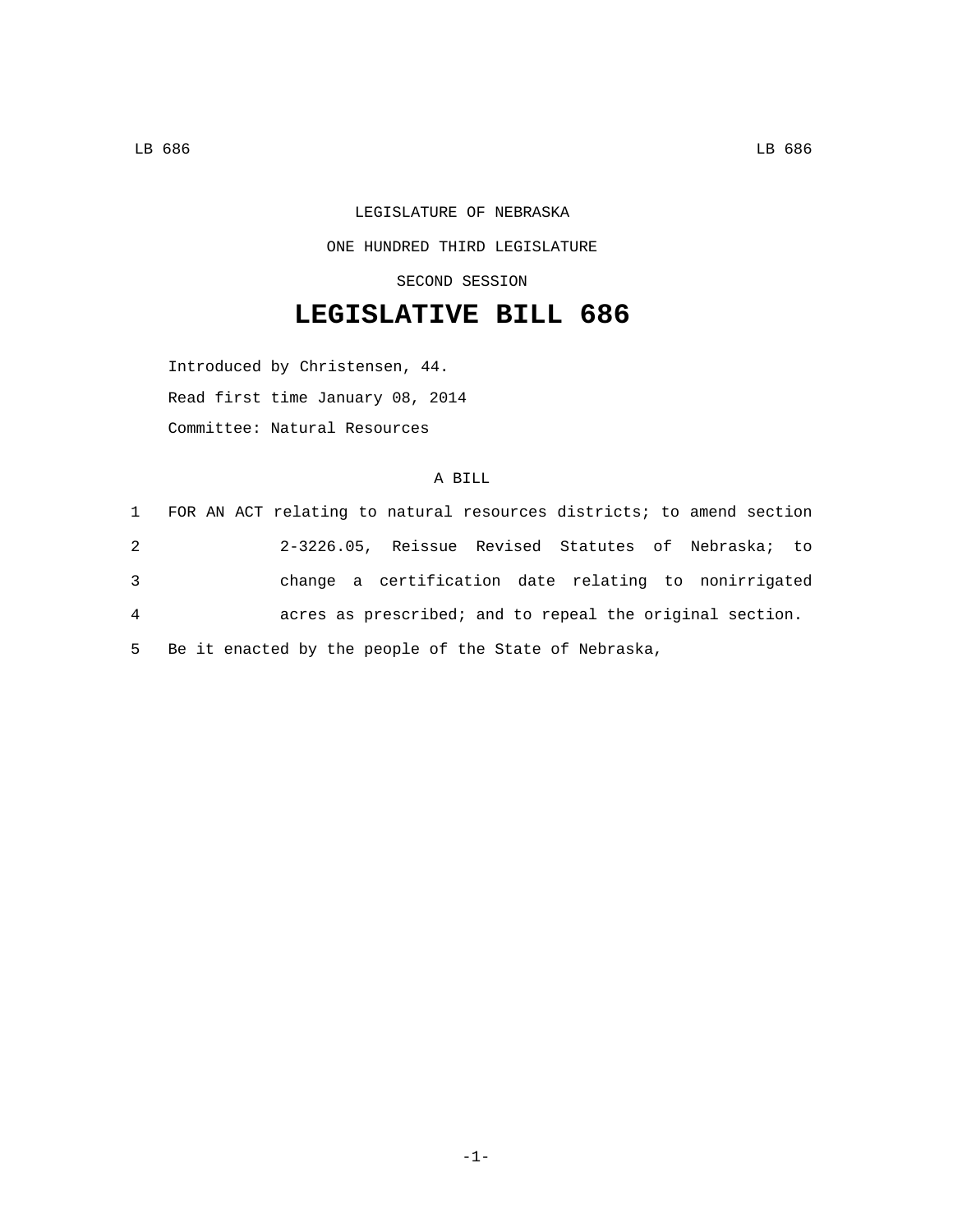Section 1. Section 2-3226.05, Reissue Revised Statutes of 2 Nebraska, is amended to read:

 2-3226.05 (1) A district with an integrated management plan as described in subsection (1) of section 2-3226.01 may levy an occupation tax upon the activity of irrigation of agricultural lands within such district on an annual basis, not to exceed ten dollars per irrigated acre, the proceeds of which may be used for (a) repaying principal and interest on any bonds or refunding bonds issued pursuant to section 2-3226.01 for one or more projects under section 2-3226.04, (b) the repayment of financial assistance received by the district pursuant to section 2-3226.07, or (c) payment of all or any part of the costs and expenses of one or more qualified projects described in section 2-3226.04. If such district has more than one river basin as described in section 2-1504 within its jurisdiction, such district shall confine such occupation tax authorized in this section to the geographic area affected by an integrated management plan adopted in accordance with section 46-715. (2)(a) Acres classified by the county assessor as irrigated shall be subject to such district's occupation tax unless

20 on or before March June 1 in each year the record owner certifies to the district the nonirrigation status of such acres.

 (b) A district may exempt from the occupation tax acres that are enrolled in local, state, or federal temporary irrigation retirement programs that prohibit the application of irrigation water 25 in the year for which the tax is levied.

-2-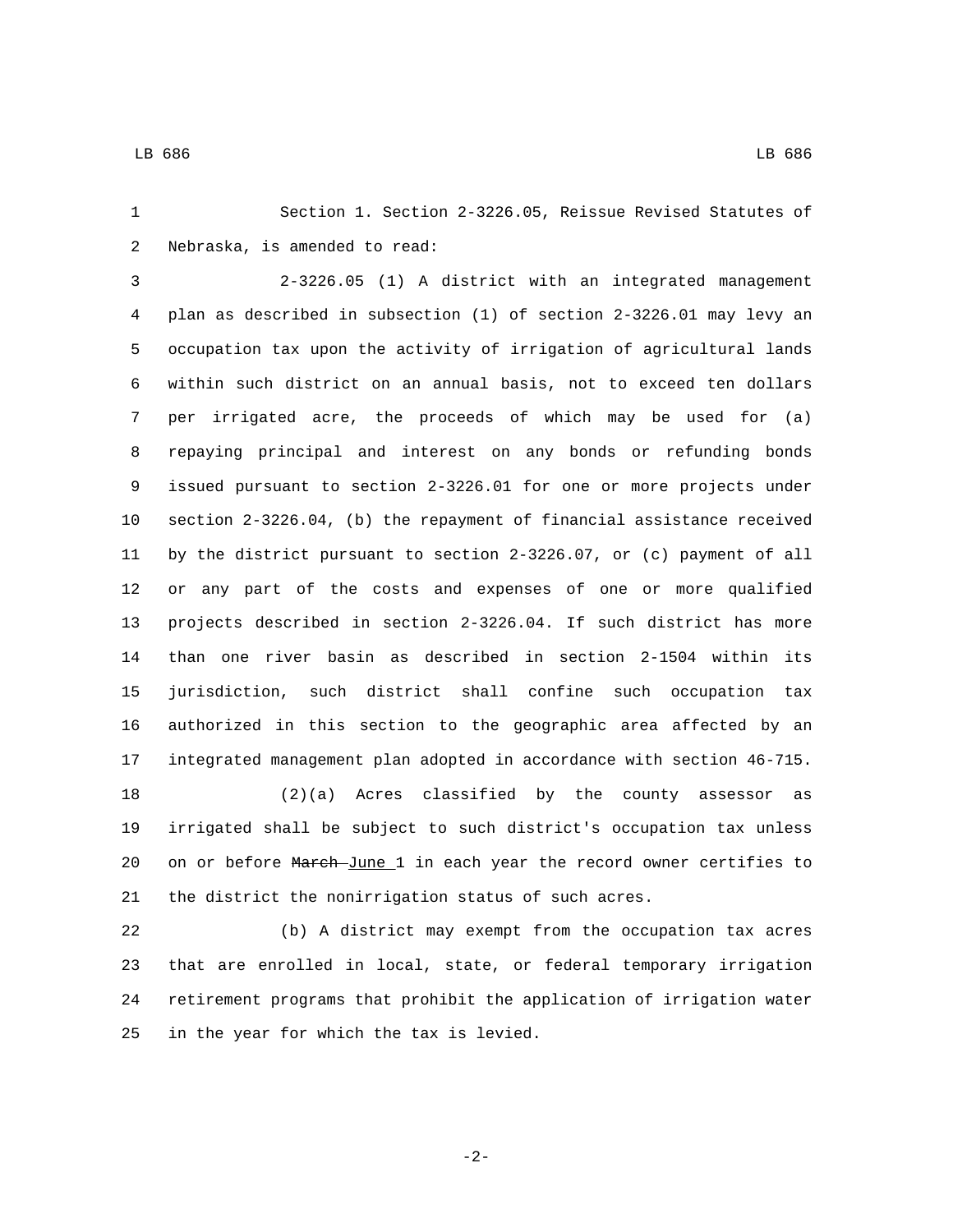(c) Except as provided in subdivisions (2)(a) and (b) of this section, a district is prohibited from providing an exemption from, or allowing a request for a local refund of, an occupation tax on irrigated acres regardless of the irrigation source while the record owner maintains irrigated status on such acres in the year for which the tax is levied.6

 (d) Notwithstanding subdivisions (2)(b) and (c) of this section, the record owner may present evidence of the nonirrigation 9 status of the acres subject to the tax within twelve months after the date the tax was levied and the district may refund amounts collected upon such acres if an occupation tax was not levied by the district 12 the previous year and the district had not adopted an integrated management plan as described in subsection (1) of section 2-3226.01 by March 1 in the current year. Subdivision (2)(d) of this section 15 terminates on October 1, 2012.

 (3) Any such occupation tax shall remain in effect so long as the natural resources district has bonds outstanding which have been issued stating such occupation tax as an available source for payment and for the purpose of paying all or any part of the costs and expenses of one or more projects authorized pursuant to 21 section 2-3226.04.

 (4) Such occupation taxes shall be certified to, collected by, and accounted for by the county treasurer at the same time and in the same manner as general real estate taxes, and such occupation taxes shall be and remain a perpetual lien against such

LB 686 LB 686

-3-